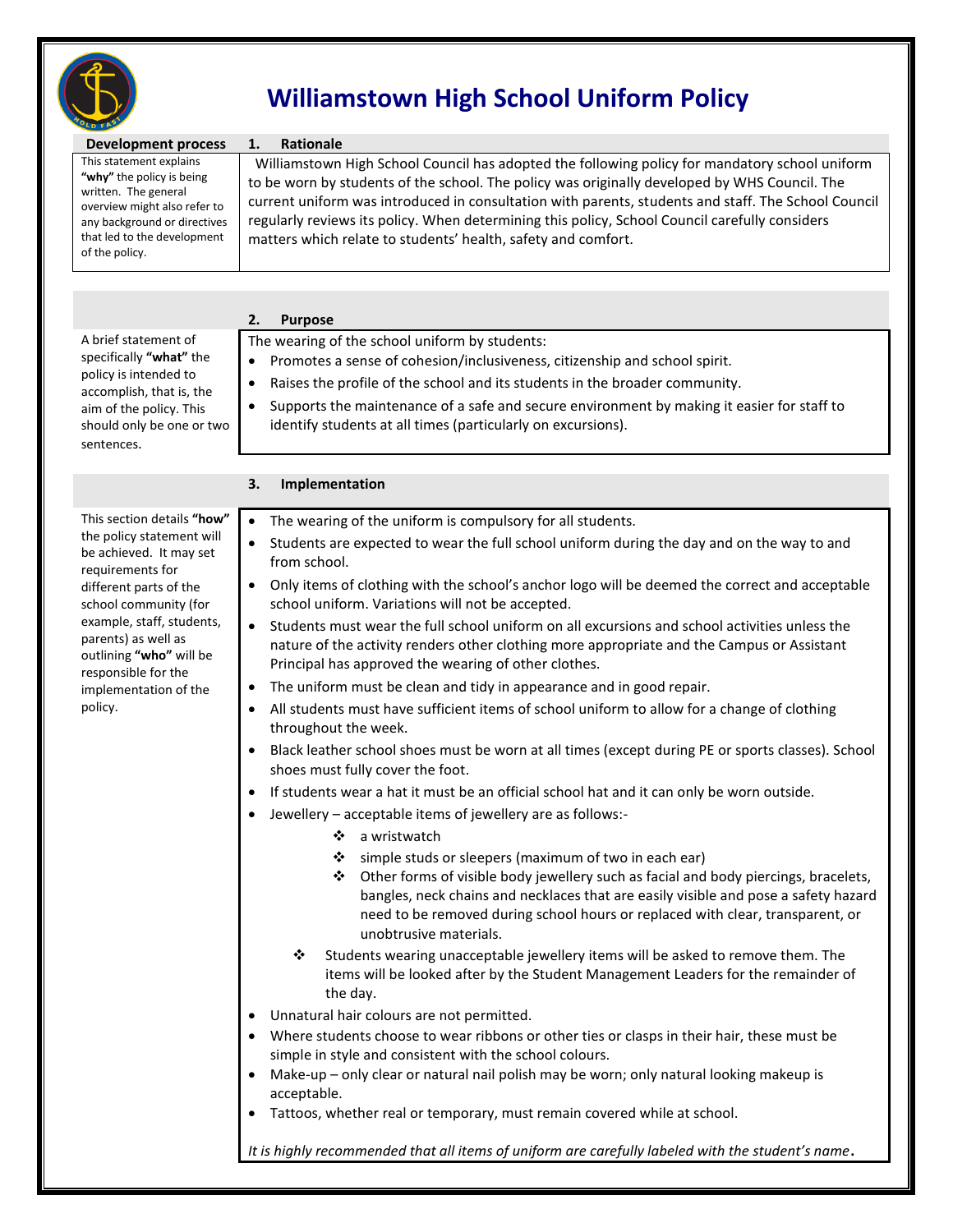### **4. Specific procedures**

This section outlines the practical processes that tell people exactly what they have to do to operate within this policy.

The length of all dresses, skirts and shorts must be no higher than just above knee length. The length of all trousers must be above the sole of the shoes, properly hemmed with no frayed edges.

## **Year 12 Students**

Year 12 students have a unique jumper in their final year, to symbolise their senior school identity and to recognise senior leadership as an important value of the school.

| <b>Accessories</b>                                  |                               |  |
|-----------------------------------------------------|-------------------------------|--|
| School bag with crest                               |                               |  |
| Hat                                                 |                               |  |
|                                                     | Black cap with crest          |  |
|                                                     | Bucket hat with crest         |  |
| <b>Hosiery</b>                                      |                               |  |
|                                                     | <b>Black opaque stockings</b> |  |
|                                                     | Plain white socks             |  |
|                                                     | Plain black socks             |  |
| School stripe tie (worn with shirt)                 |                               |  |
| Black leather lace up or strap (t-bar) school shoes |                               |  |
| <b>Black scarf with crest</b>                       |                               |  |
|                                                     |                               |  |
| <b>Sports/Physical Education Uniform</b>            |                               |  |
| Red sports polo shirt with crest, UPF 50+           |                               |  |
| <b>Black short with crest</b>                       |                               |  |
| Black track pants with crest                        |                               |  |
| WHS Soft Shell jacket                               |                               |  |

Non marking (white soles) sports shoes (runners)

#### **Physical Education and Sport Uniform**

Students representing the school in interschool sports competitions are required to wear the correct school sports uniform. This is the same as the uniform worn for Physical Education and Sport Education. Sports shoes (sneakers) with non-marking/white soles are required for use on the gymnasium floor. Physical Education uniform is compulsory for all students.